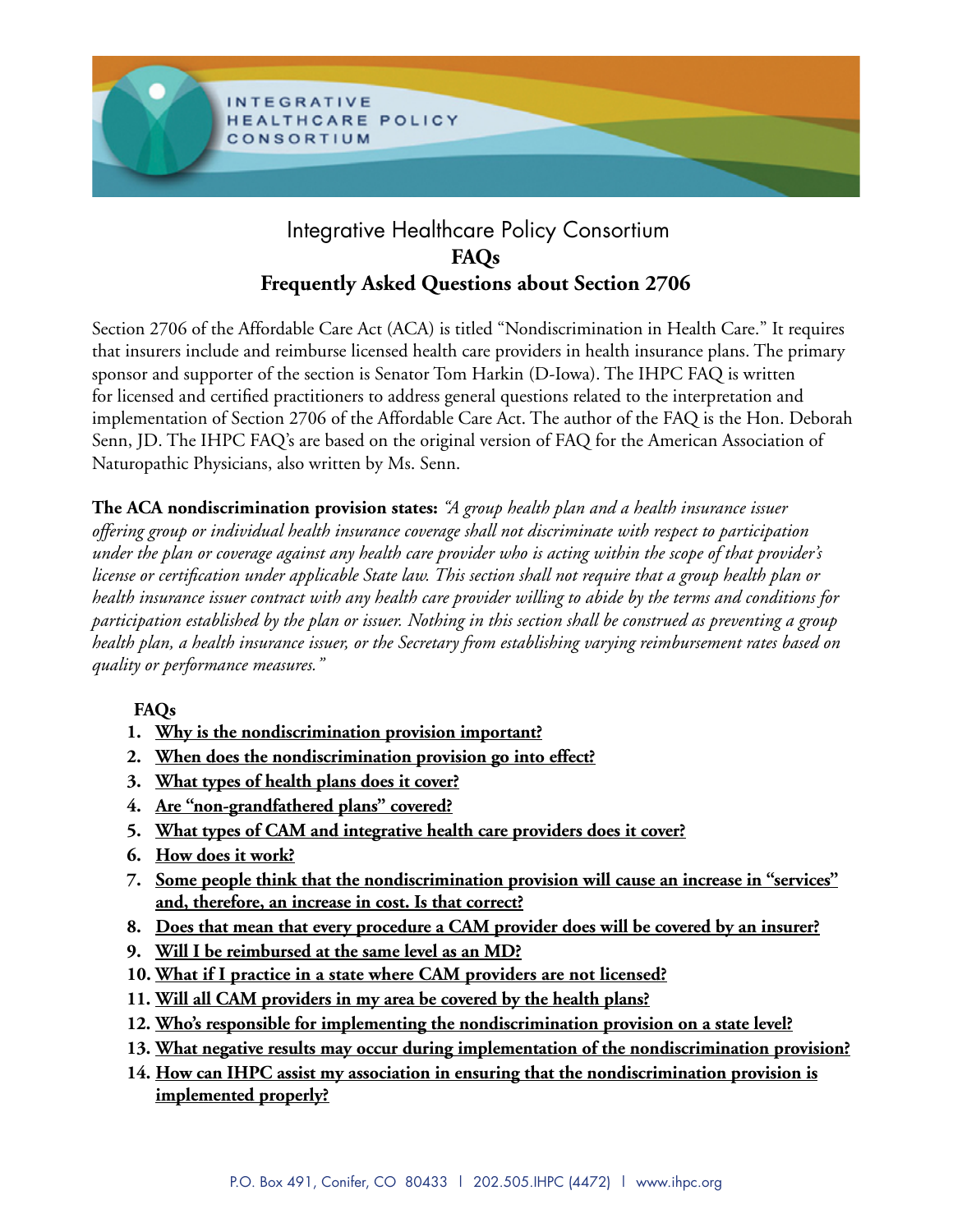### <span id="page-1-0"></span>**Q1. Why is the nondiscrimination provision important?**

**A1.** The nondiscrimination provision provides a unique opportunity to create affordable access to CAM providers for their patients. Full interpretation and implementation of the nondiscrimination provision would benefit patients and community health as a whole, reduce costs, and incidentally, benefit providers.

#### **Q2. When does the nondiscrimination provision go into effect?**

**A2.** The nondiscrimination provision goes into effect on January 1, 2014. Enrollment in "Exchange" plans can start in October, 2013.

#### **Q3. What types of health plans does it cover?**

**A3.** The nondiscrimination provision minimally applies to market-based healthcare plans and insurance plans bought on the "health insurance exchanges," meaning, any insurance plan in your state. That also includes any self-insured plan in your state (aka. ERISA) which are generally administered by large companies such as Boeing, Microsoft, Safeway, etc.

#### **Q4. Are "non-grandfathered plans" covered?**

**A4.** The passage of time and plan changes will most likely answer questions about grandfathered plans.

#### **Q5. What types of CAM and integrative health care providers does it cover?**

**A5.** It covers any state licensed or state certified healthcare provider. This generally means the inclusion of chiropractors, M.D.'s, naturopathic physicians, acupuncturists, massage therapists, osteopaths, optometrists, nurse practitioners and licensed or direct entry midwives and podiatrists, as long as they are licensed by the state.

#### **Q6. How does the nondiscrimination provision work?**

**A6.** Here's the first and most important sentence of the nondiscrimination provision:

*"A group health plan and a health insurance issuer offering group or individual health insurance coverage shall not discriminate with respect to participation under the plan or coverage against any health care provider who is acting within the scope of that provider's license or certification under applicable State law."*

When a CAM provider treats any health condition covered in an insurance plan, **the CAM provider is eligible for reimbursement**, so long as that provider is licensed by his or her state and can treat the condition within that provider's scope of practice.

Example #1: Suzy Smart has a backache that needs treatment. Treatment of back pain is covered by her health insurance plan. She can choose an orthopedist, an osteopathic physician, a naturopathic physician, a chiropractor, an acupuncturist, or a massage therapist *so long as* the provider is licensed in their state and back treatment is within his/her scope of practice.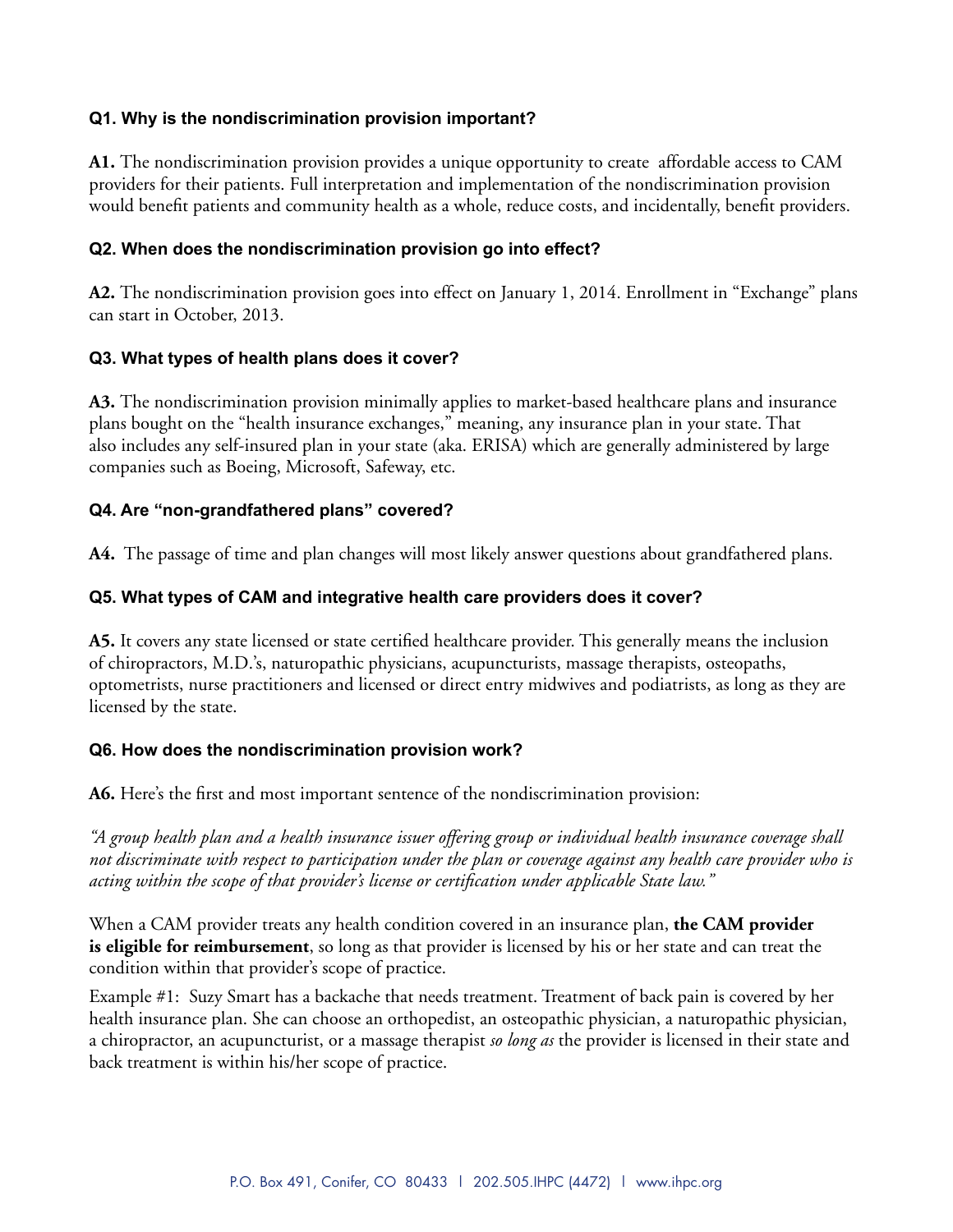### <span id="page-2-0"></span>**Q7. Some people think that the nondiscrimination provision will cause an increase in "services" and, therefore, an increase in cost. Is that correct?**

**A7.** The use of the word "service" is often ambiguous in an insurance context. More importantly, the nondiscrimination provision is about giving patients choice in selection of a health care provider. In fact, full implementation of the nondiscrimination provision is likely to reduce, not increase, cost. Many studies demonstrate treatment and care by CAM providers is more cost-effective than conventional medical care.

It should be noted that the nondiscrimination provision does not require the addition of "services," although it is important to note that nothing in the law prohibits the addition of a service. An insurer does not have to include every CAM provider in its network; however, it must include enough CAM providers to serve the population. The technical term for this is "network adequacy." A handful of states (or less) have an "every willing provider law," which would apply to all qualified providers in the state with such a law.

### **Q8. Does that mean that every procedure a CAM provider does will be covered by an insurer?**

**A8.** Although the nondiscrimination provision gives patient access to CAM providers, every procedure within the scope of a CAM provider's license **might not** be covered.

Insurers have several ways to eliminate coverage of a procedure. For example, a procedure can be excluded because the insurers consider it not medically necessary, not clinically efficacious or "experimental." Conversely, insurers should not be allowed to use these categories of exclusions to defeat the purpose of the nondiscrimination provision.

#### **Q9. Will I be reimbursed at the same level as an MD?**

**A9.** There is nothing in the ACA that sets physician or provider fees. The insurers set reimbursement fees subject to any state law. The following sentence in the nondiscrimination provision addresses the fee issue stating only that an insurer is not prohibited from establishing varying rates based on quality and performance:

*"Nothing in this section shall be construed as preventing a group health plan, a health insurance issuer, or the Secretary from establishing varying reimbursement rates based on quality or performance measures."*

It is unlikely that the Department of Health and Human Services, the federal agency most responsible for implementing the ACA, will get involved in the reimbursement issues, notwithstanding the above language.

### **Q10. What if I practice in a state where CAM providers are not licensed?**

**A10.** The nondiscrimination provision will not apply to CAM providers that are not licensed by the state in which they practice.